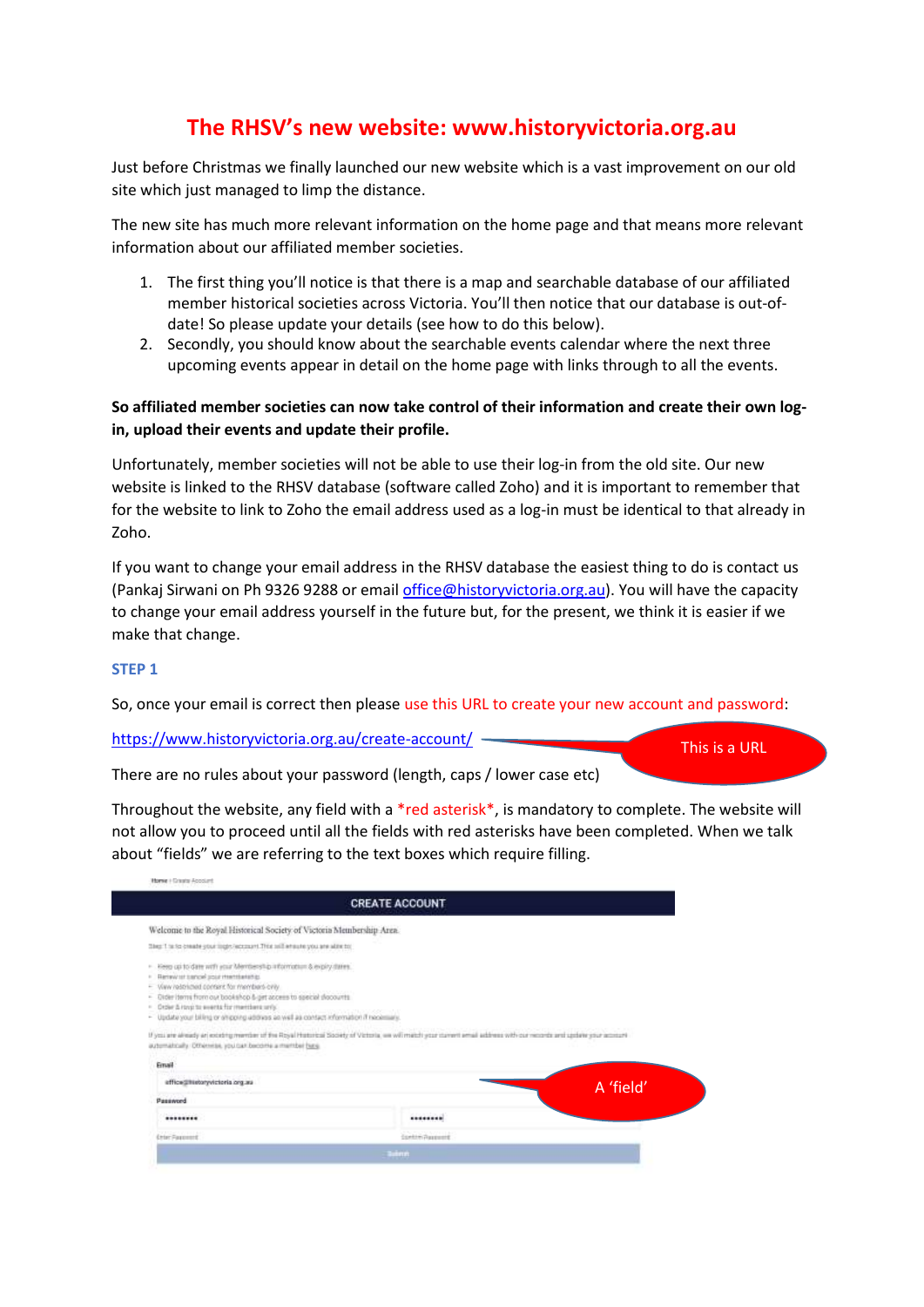#### **STEP 2**

Because your email address matches our Zoho database some fields will be automatically populated.

The LAST NAME field should show your society name. A temporary quirk of the website is that the FIRST NAME field also has to be completed (even though your society obviously doesn't have a first name!). So just put anything you want in the first name field. This will be corrected in time.

The DISPLAY NAME field currently shows your email address. YOU MUST CHANGE THIS NOW to your society's name (as per the LAST NAME FIELD)

|                 | <b>ACCOUNT DETAILS</b>                                                             |         | Red asterisk $=$<br>mandatory        |
|-----------------|------------------------------------------------------------------------------------|---------|--------------------------------------|
| Dashboard       | First name *                                                                       | ant nam |                                      |
| Orders          |                                                                                    |         | ROYAL HISTORICAL SOCIETY OF VICTORIA |
|                 | Display name *                                                                     |         |                                      |
| Click here and  | Royal Historical Society of Victoria Inc.]                                         |         | Sé                                   |
|                 | This will be how your name will be displayed in the account section and in reviews |         |                                      |
| change email to | Email address *                                                                    |         |                                      |
| name of your    | effice@historyvictoria.org.au                                                      |         |                                      |
| society         | Password change                                                                    |         |                                      |
|                 | Current password (leave blank to leave unchanged)                                  |         |                                      |
|                 | New password (leave blank to leave unchanged)                                      |         |                                      |

#### **STEP 3**

**Now you have to CLAIM YOUR LISTING. You will be able to edit your listing after it has been claimed. Click on the orange button. If your listing does not exist – let us know and we'll create a listing. (office@historyvictoria.org.au)**

| ORIC | 9 239 A'Beckett St. Melbourne VIC 3000 Australia                                                  |
|------|---------------------------------------------------------------------------------------------------|
|      | L +61393269288<br>office@historyvictoria.org.au                                                   |
|      | O https://www.historyvictoria.org.au                                                              |
|      | <b>Contact Name</b>                                                                               |
|      | Pankaj Sirwani                                                                                    |
|      | a                                                                                                 |
|      | <b>Mission</b>                                                                                    |
|      | The RHSV is a community organisation dedicated to the collection, preservation, understanding and |
|      | promotion of Victorian history and heritage.                                                      |
|      | Objectives                                                                                        |
|      | The RHSV's objectives are for                                                                     |
|      | foster interest in and enjoyment of Victorian history.                                            |
|      | 2 promote                                                                                         |
|      | torian history.<br>Click on this orange<br>a's cultural and built heritage;                       |
|      | ciaties throughout the state:                                                                     |
|      | button to 'claim' your                                                                            |
|      | listing                                                                                           |

This process involves manual verification which means that a human, here at the RHSV, now has to confirm your entry. This is to ensure that someone authorised by your society is making the changes.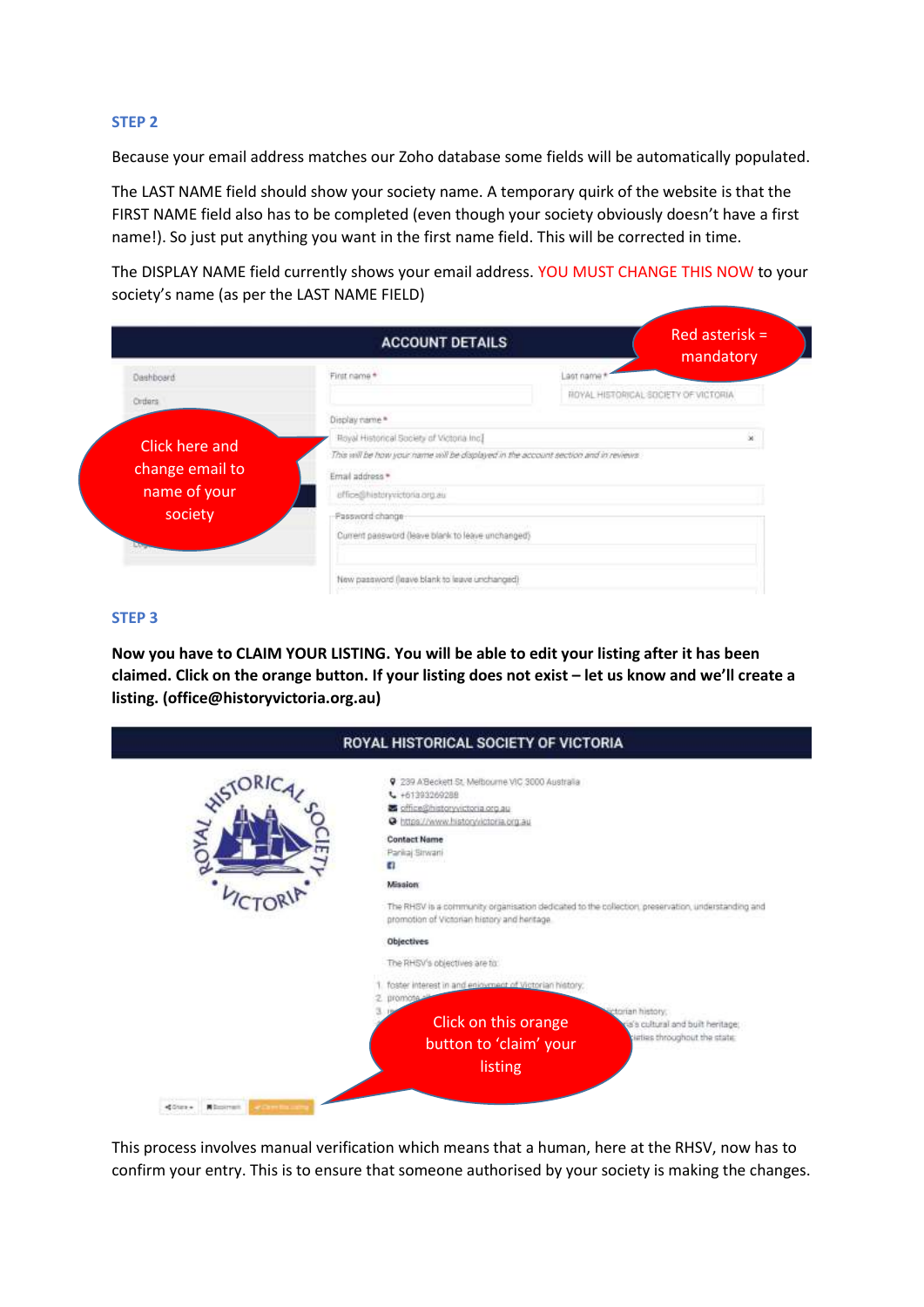So, in the COMMENTS section, please write something to tell us just who is making the changes ie. Jenny Brown, Treasurer ABC Historical Society. This step might take us 24 hours. So, please be patient. There will be a green tick on your listing once it's verified and you will get email confirmation.



#### **Step 4** Now, you can update your essential information.



If you don't have a street address simply put your PO Box address or, if you use a private address that you don't want advertised, use just the town/suburb and postcode to get a pin on the map.

Don't forget to add in your website / Facebook / Instagram / Twitter address – you want the public to find you easily.